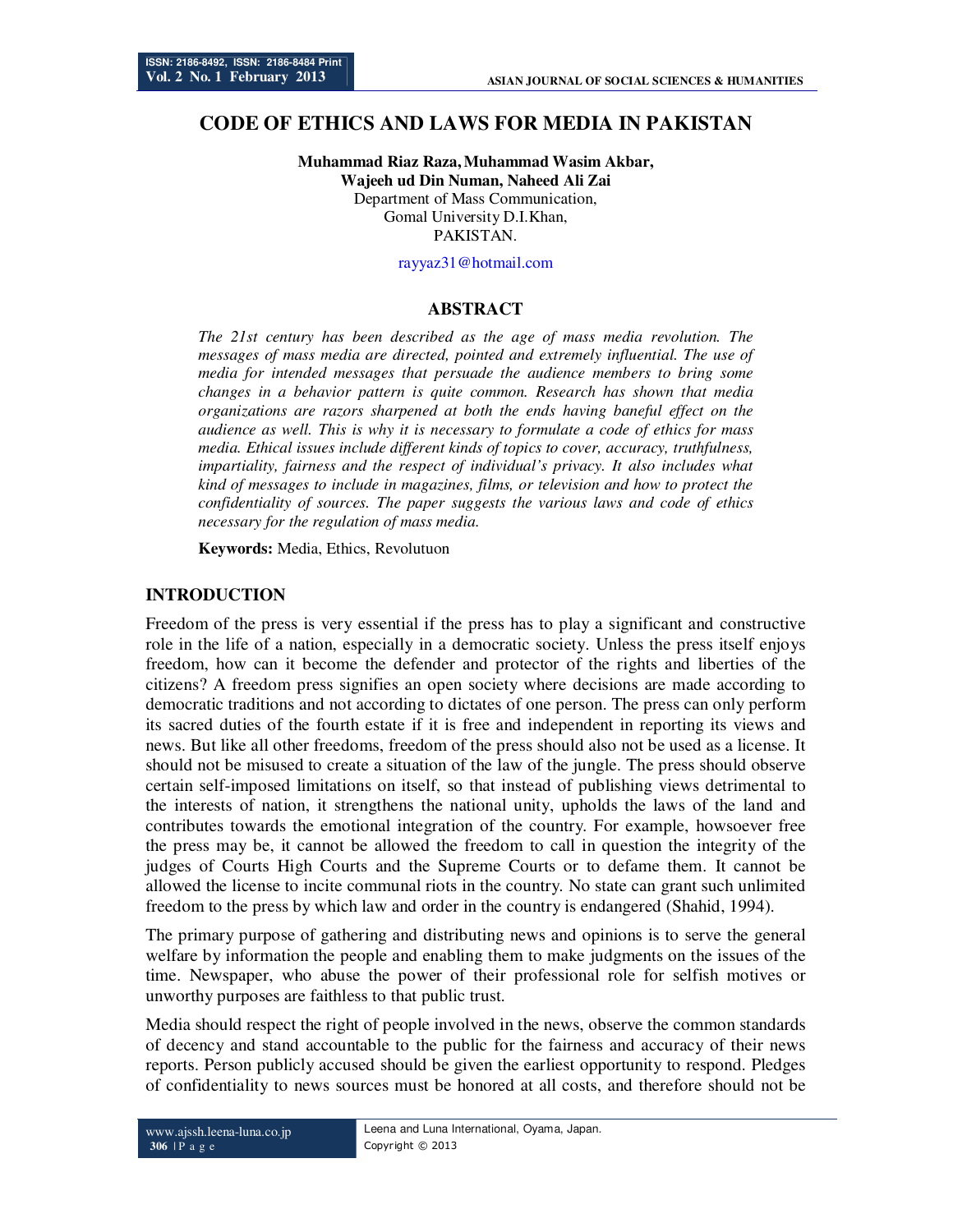given lightly. Christopher (1994) holds that unless there is clear and pressing need to maintain confidences, sources of information should be identified.

The issue of ethics not only effects mass communication but also everyone in public life. It seems that no institution or individual is exempted from public concern about ethical breaches. Media ethics have long been a subject of public discussion. Some experts are of the opinion that media can operate within the ethical frame work. Most people disagree with this view, however, they say that no media system can exist very long without public confidence and that requires accurate, honest and believable communication. According to Christopher (1997) it does not mean that media industries are always reliable or all of them share the same values or ethical standard.

#### **A WORLD ABOUT ETHICS**

The concept of ethics comes from the Greeks, who divided the philosophical world into three parts. Aesthetics was the study of the beautiful and how a person could analyze beauty without relying only subjective evaluations. Epistemology was the study of knowing, debates about what constitutes learning and what knows to the human mind. Ethics was the study of what is good, both for the individual and for society. The Greeks were concerned with the individual virtues of courage, justice, temperance, and wisdom, as well as with societal virtues, such as freedom.

Two thousand years later, ethics has come to mean learning to make rational choices between what is good and bad, what is morally justifiable action and what is not. Ethics also means distinguishing among choices, all of which may be morally justifiable, but some more than others. Rationality is the key word here, for the Greeks believed, and modern philosophers affirm, that people should be able to explain their ethical decision to others. The ability to explain ethical choices is an important one for journalists.

#### **Aristotle's Golden Mean**

 Aristotle is through of by many scholars as the founder of the communication discipline. A Greek biologist-and a tutor t Alexander the Great-be believed that ethics had to do with inner character rather than just over behaviors. Perhaps no concept in philosophy has been more widely cited than Aristotle's golden means. According to Aristotle, morality is to be found in moderation. Aristotle views moral virtues as choices or modes of choice. He considers each virtue as the mean, the middle path between two extremes-excess and deficiency (Tubbs, Mass, 2007). Aristotle, teaching in the fourth century B.C., believed that happiness- which some scholars translate as "Flourishing"- was the ultimate human good. By flourishing, Aristotle meant to exercise "Practical reason" in the conduct of any particular activity through the setting of high standards.

Aristotle believed that practical reason was exercised by individuals. The prenames, or person of practical wisdom, were that human being who demonstrated ethical excellence through daily activity. Philip (1994) has said that for Aristotle, the highest virtue was citizenship, and the highest form of citizenship was exemplified by the statesman, a politician who exercised so much practical wisdom in his daily activity that he elevated craft to art.

Roy (2004), a scholar, has said that journalists and other communicators are constantly making ethical decisions beyond what is specially covered by policy or law. Ethical issues include what kinds of topics to cover accuracy or truthfulness, privacy for media subjects, fairness in presenting all sides of an issue. It also includes what kind of messages to include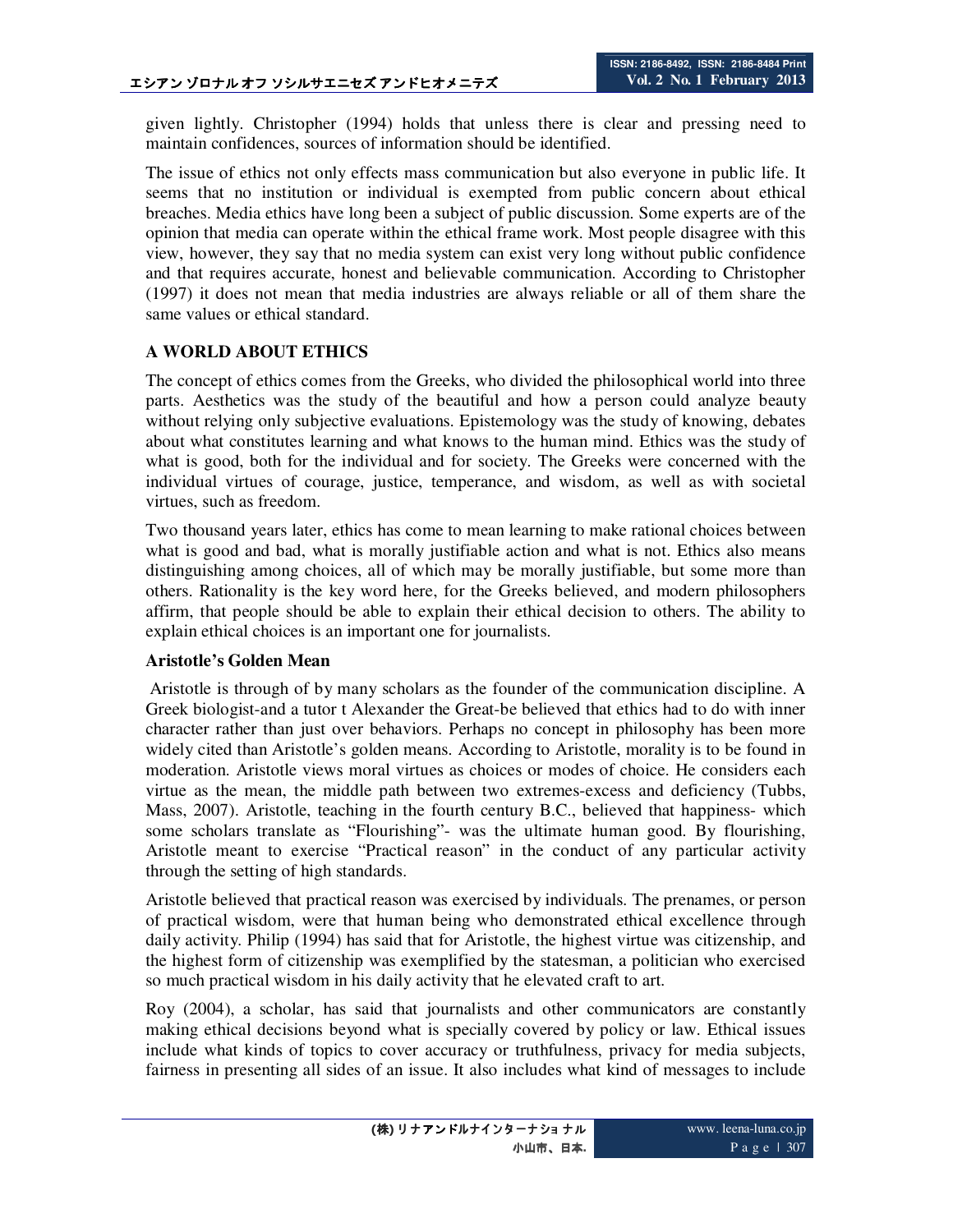in magazines, films, or television and how to protect the confidentiality of sources. Laws, of course affect many of these areas. Here we consider the ethical dimensions.

'Ethics' implies the norms, which a journalist must uphold and cherish in order to keep the integrity and the sanctity of the profession intact. Journalists, like other citizens, are governed by all the laws of the land. Shamsi (2010) says that in order to carry his message effectively, and to maintain the credibility of his newspaper, a journalist has to disseminate news and views in accordance with established norms and traditions of the society. Some of the wellaccepted ethical norms are as follows.

# **CONCEPT OF ETHICS AND MORALITY**

Imagine, if there were no laws and ethics in the World? What had happened? Can civilization and democracy, even life is possible without codes, laws, or ethics? Certainly not. Right to know, freedom of assembly, freedom of speech and freedom of the press are conditional. If laws and ethics are for everyone, then, why not for journalists and media. Every constitution of the world guarantees freedom of press and freedom of speech, but conditionally.

As a general field, ethics is the branch of philosophy that tries to promote goodwill and good values as opposed to the mean-spirited or venal behavior. Ethics are guidelines or moral rules about how professional communicators should behave in situation where their activity may have negative effects over others and laws do not dictate behavior. Some of these guidelines are codes of ethical conduct explicitly created by professional organizations. Some of them represent broad system of ethics prevailing in the current society. To many commentators, media ethics really refers to journalistic ethics, the moral conduct and behavior of journalists doing their work as news gathers, editors, and disseminators of information for the larger society. They are typically charged by their employers with producing reliable and believable information. It is expected that such news and information are gathered under scrupulously honest conditions and are checked along the way for accuracy (Defluer and Denniss, 2004).

Except for a small section of the press that thrives on sensational coverage most of the newspapers and television channels are giving coverage to the ills of society that reflects people desire for a better future. According to Nawaz and Jan (2002) Member of McBride Commission Badgon Osolink stated about code of ethics, professional ethics can not be restricted to stating some principles and demanding that journalists respect them. Constant effort is required to increase the number of occasions in which free and responsible work can be carried out in the world of social communication.

According to the Johannesburg principles on National Security, freedom of expression and access to information declaration, media organizations must treat information not as commodity but as fundamental right of the citizens. Hassan (2001) said that the media should exploit neither the quality nor the substance of news or opinion for purpose of boosting readership or audience figures in order to increase advertising revenue. The codes of ethics may vary from country to country and society to society but all the codes have similar articles and clauses to great extent.

## **RESPONSIBILITIES OF JOURNALISTS**

The press is no doubt an industry, a business, but with a difference. Journalists have a social obligation; they must act with a profound sense of responsibility towards the society. The responsibilities of a journalist are many and varied which are discussed below.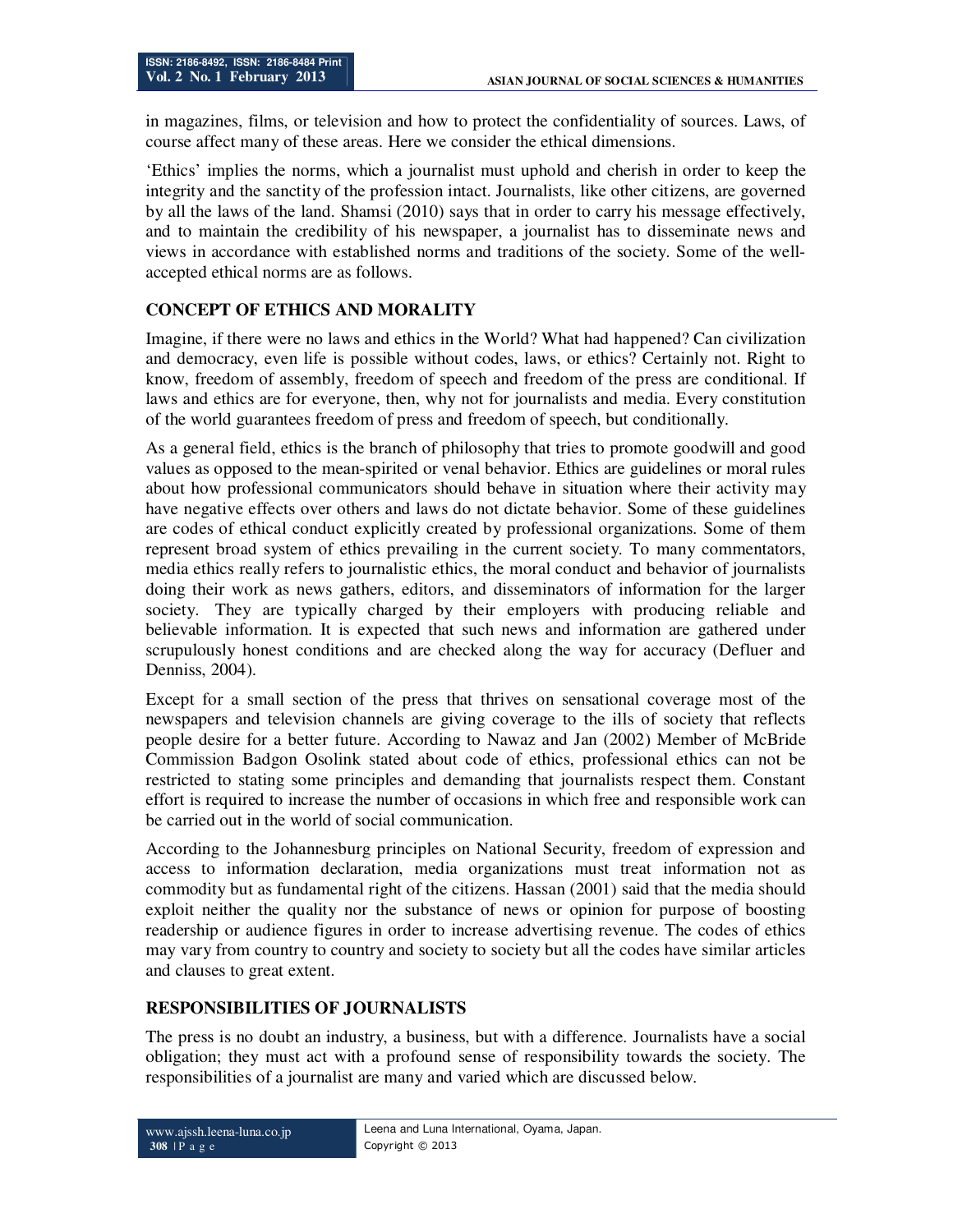## **Social**

The social responsibility of journalists is of paramount importance. "Journalism is the mirror of society". He must, therefore, provide a truthful, comprehensive, and intelligent account of the events in a context the gives meaning. The press must serve as a forum for the exchange of comments and criticism.

## **Legal**

The publication of baseless, graceless and manipulated material should be avoided at all costs in order to safeguard yourself and your organization from the legal clutches. 'Defamation' live wire' on which a sensible journalist dreads to tread. He must be well aware of the various laws relating to the press.

## **Professional**

Journalists have certain professional obligations to shoulder and honour. His basic responsibility is to disseminate information in all circumstances. The information provided helps the readers to make up their minds on vital issues and thus shaping their attitudes. He is expected to have his commitment to his profession and thus must strictly adhere to accepted professional norms. He should know the limits within which to operate and must keep his biases at bay. Let news not be distorted or suppressed. One of the most important responsibilities of a professional journalist is to ensure that in hurry and hast; accuracy in the language is not sacrificed (Shamsi, 2005).

## **FUNDAMENTALS OF MEDIA ETHICS**

A journalist must inform and comment on matters of public interest, in a fair, accurate, unbiased and decent manner. Verification and checking of news before publication is all the more necessary, where its publication can create complications. Newspaper should not publish anything, which is libelous against any individual or organization, unless they have sufficient reason to believe that it is true and that its publication will be for public good.

Intrusion on the privacy of individuals is not permissible unless out-weighed by genuine overriding public interest. Newspaper should eschew suggestive guilt by association. They shouldn't name or identify the family of associates of a person convicted or accused of a crime when they are totally innocent. When any factual error is confirmed, the newspaper should published the correction promptly, with due prominence and with an apology in a case of serious lapse. Proper verification must be done before publishing reports regarding communal clashes. The report should not vitiate the situation.

Sensational headings should be avoided. Headlines should conform to the contents of news stories. They should be clear, unambiguous and authentic. Obscene and vulgar items should be done away with as these offend the public's good taste. In general, a newspaper should not identify a person with his caste, religion or community. It may be derogatory to his caste, religion or community. According to Hakemulder et. al (1998) If information is received from a source confidentially, the confidence should be respected. It should be prerequisite for each media professional to keep in mind some basic and common ethical values while performing his/her duties. These are summed up as following. It is basically information that tends to subject an individual or other entity, such as corporation to public hatred, contempt or ridicule, involved a new factor- multiplying of harm to one's reputation through widespread dissemination and publication. It is usually found in two kinds; libel and slander.

Written defamation that tends to injure a person's reputation or good name or that diminishes the esteem, respect or goodwill of a person. If defamatory statement is broadcast, it is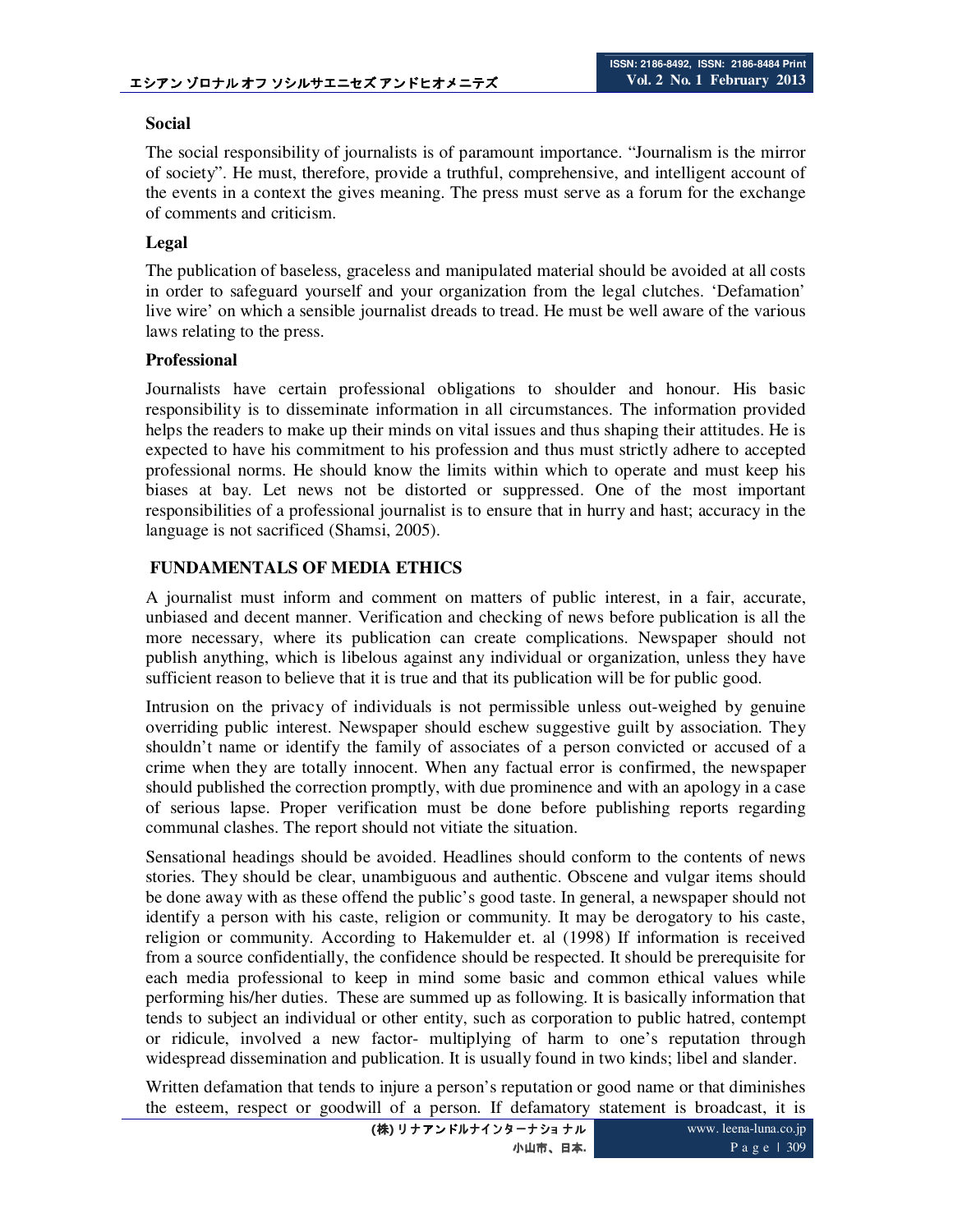considered to be libel even though technically the words are not written. Some words are always libelous like labeling a person as 'thief' or a 'cheater'. Words that seem perfectly innocent in themselves in themselves can become libelous under circumstances (Dominick , 2002). Black's Law Dictionary defines right of privacy as "the right of a person to be free from unwarranted publicity".

Lady Diana always complained about media's interference in her privacy. Roy (2004) termed invasion of privacy into four separate torts. a. Appropriation of one person's name or likeness for the benefit or advantage of another. b. Intrusion upon an Individual's physical solitude. c. Public disclosure of highly objectionable private facts. d. Publicity which places an individual in a false light in the public eyes.

It is relatively new term that describes three traditional areas of law; trademarks, patents and copyrights. Out of these three areas copyright has substantial impact on mass communication. It can be slogan, design or even a distinctive sound to identify and distinguish the goods or services of the manufacturers or from those of others. The key characteristics are "distinction" and "identification". In patents, there is an exclusive control of owners, who can be individuals or companies and can exercise to ensure that others can not market, use or sell the work without consent of the owner. Patent usually have protection for 17- years term, after which they pass to the public domain and can be used marketed or sold to anyone without consent.

According to Roy (2004) Copyright laws arose as early as the  $15<sup>th</sup>$  century in Europe with the development of moveable type and mass printing. Its main purpose was to safeguard the creative and literary work of the authors. There are two versions of copyright law old copyright protection law 1909 and new copyright Act 1976. Generally, obscenity refers to something in visual or literature treating obscene subjects, anything you won't dare to be placed on the top of your self or to be watched discreetly along with family. "Every act which is considered bad, unfair and evil in the society, such as adulteration, homosexuality, nakedness, theft, blaming, drinking, beggary and all those acts which are shameful for individual under moral implication of the society the individual is part of falls within the domain of obscenity and vulgarity" (Modoodi, 2000).

Shahid (1994) said that obscenity is regulated not only by legislation but perhaps more effectively by the written and unwritten codes. All objectionable exposures in mass media, which are against the social norms and values of the society and against the journalistic ethics, such indecent material considered shameful in the society will be counted as obscene and vulgar, should be shun by the media. Vulgarity and obscenity are two identical terms when comes the usage of term referring to phenomenon related to Media.

## **CODE OF ETHICS AND MEDIA LAWS IN PAKISTAN**

In Pakistan media ethics is unique as it illustrates how Islam tends to reshape the values and ethics of society. The authoritarian regime of Field Marshal Ayub Khan promulgated the restrictive Press and Publication Ordinance 1963. It was replaced by a mild regulatory law, the Registration of Press and Publication Ordinance of 1988 as a result of Federal Shariat court judgment on a petition, which entailed examination of the already existing ordinance of 1963.

Article 19 of the constitution of Islamic Republic of Pakistan besides guaranteeing to the citizens freedom of the speech and expression, also guarantees freedom of the press subject to reasonable restrictions imposed by law in the interest of glory of Islam, of the integrity,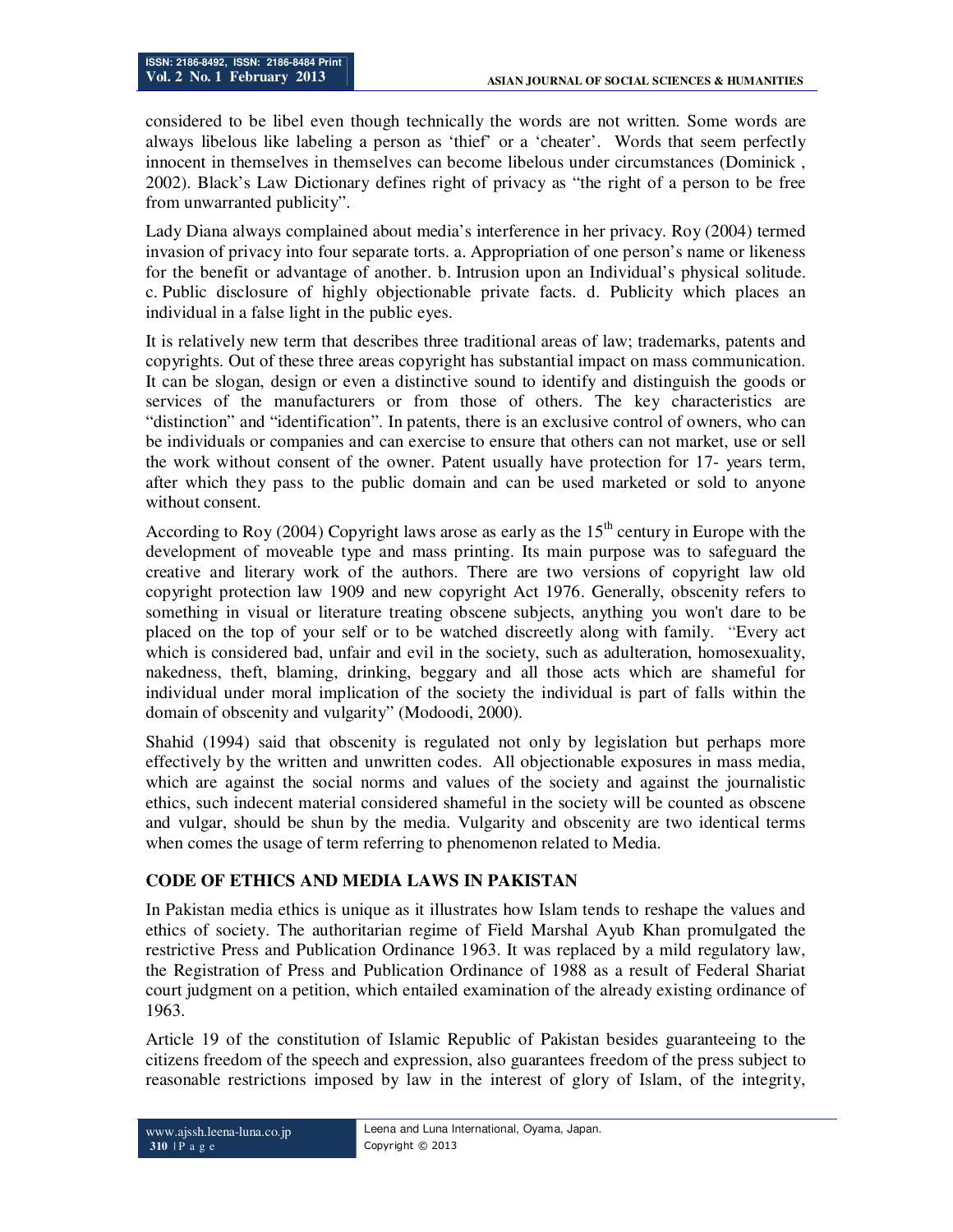security and defence of Pakistan or any part thereof, friendly relations with foreign states, public order decency or morality or in relation to contempt of court defamation or incitement of any offence.

The Newspaper Editors Council of Pakistan was formed on May 22, 1993. Its aim and object includes safeguarding the freedom of the press and working freely for healthy growth of journalism in the country. The Council believes that duty of editors/journalists is to serve the truth. It is also believed that the agencies of mass communication are carriers of public discussions and information.

The Press Council of Pakistan Ordinance 2002 was issued by the then President Pervez Musharraf, providing the establishment of 19 members council with mandate to implement 17 points "ethical code of practice" for the press. Majority of these points relate to the moral and ethical values of journalistic profession.

The council is empowered to constitute as many inquiries commissions as may be necessary for the purpose of deciding complaints within a stipulated time period Pakistan native independent broadcast sector is only five years old. Until mid 2002, the country's electronic media was controlled heavily by the state. The military government of Pervez Musharraf, promulgated PEMRA Ordinance 2002. Its main objective was to open up broadcast sector for private ownership. It was promulgated for regulating the establishment and operation of all the broadcasters and cable television stations in Pakistan established for the purpose.

The freedom of information ordinance introduced in 2002 contains some positive features acknowledging citizens right to know. However the 21st day time frame for the release of information and inclusion of courts and tribunals, among those require disclosing information mar its true spirit. Large amounts of information are also not subject to disclosure under the ordinance, largely undermining the public's right to know. Instead of applying to all records held by public bodies, the ordinance provides a, restrictive list of public records subject to disclosure.

There have been growing demands by the members of the press to amend the ordinance and pass a legislation that obliges the government to provide access to all forms of information, except those which are specifically restricted. There have been some developments in respecting the right to freedom opinion and expression in South Asia but the progress is severely restricted by laws which give the state the right to protect information and discourage open discourse on religious issues. An atmosphere of intolerance in south Asia discourages free expression or opinion. Laws based on security mist be reviewed in a world where information can be received through electronic media or internet. It is essential to draw some minimum guide lines to make the right to information effective. According to PEMRA ordinance 2002, the Authority has mandated to: 1) improve the standards of information, education and entertainment, 2) Enlarge the choice available to the people of Pakistan, I the media, 3) Facilitate the devolution of responsibility and power to the grassroots by improving the access of the people to mass media at the local and community level, and 4) Ensure accountability transparency and good governance by optimizing the free flow of information.

The law lays down stringent and subjective pre-condition for eligibility of a license says a broadcaster or CTV operator issued a license under this ordinance must, among others, guarantee the following: a) Respect the sovereignty, security and integrity of Pakistan, b) Respect the national, cultural social and religious values and the principles of public policy as enshrined in the constitution, and b) Ensure that programs and advertisements do not encourage violence, terrorism racial ethnic or religious discrimination, sectarianism extremism militancy or hatred or contains pornography or other material offensive to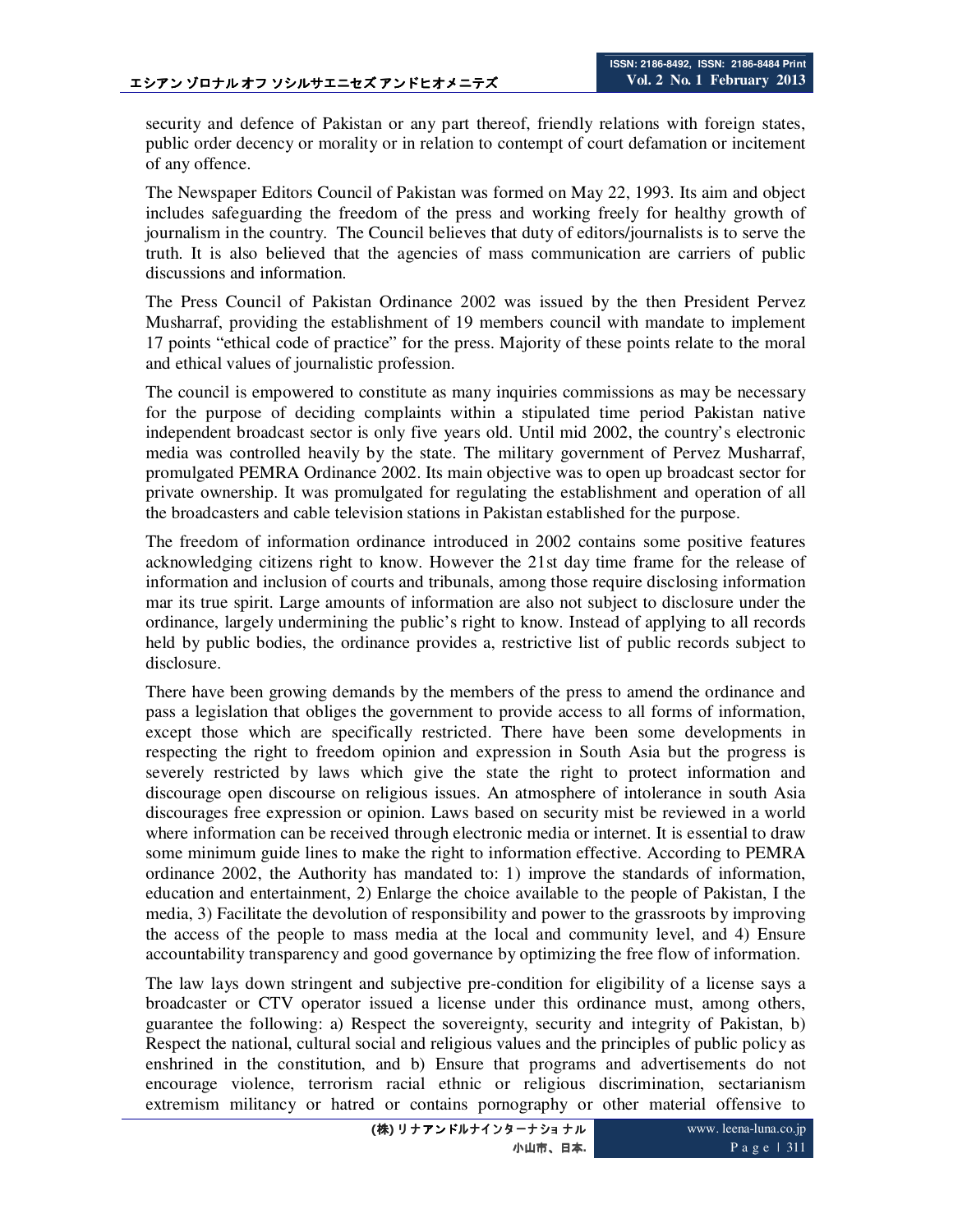commonly accepted standards of decency. The electronic media regulatory authority ordinance is also arbitrary and in violation of the international standard for a free flows of information and retains the infamous system of licensing without defining eligibility in unambiguous terms. The obligation imposed on private television channels to telecast programs mandated by the authority appears to be a device to commission them for official propaganda the ordinance is also silent on the decades old and persistent public demand for freeing Pakistan broadcasting corporation and Pakistan television corporation of official control and shows little respect or concern for views, needs and taste of Pakistan's pluralist society.

# **CONCLUSION**

As evident from the meaning, Laws and ethics try to promote good will and always appeal the conscience of journalists to shun mean-spirited attitude. All media men should refrain from causing damage to reputation of a person or an institution. The issue of media ethics is too broad and no unified field on media ethics offers rules or standards that apply to all media fields. Ethics is simply a matter of personal integrity. Ethics simply means that people should not tell lie, steal, cheat or commit other antisocial acts. Ethics is doing what is 'right' but the problem is that 'right' is defined differently by several people. The essential aspect in relations to the behavior of journalists is their image of the public. There is some basic principle of journalists that media professionals should abide by these principles in performing of their duties.